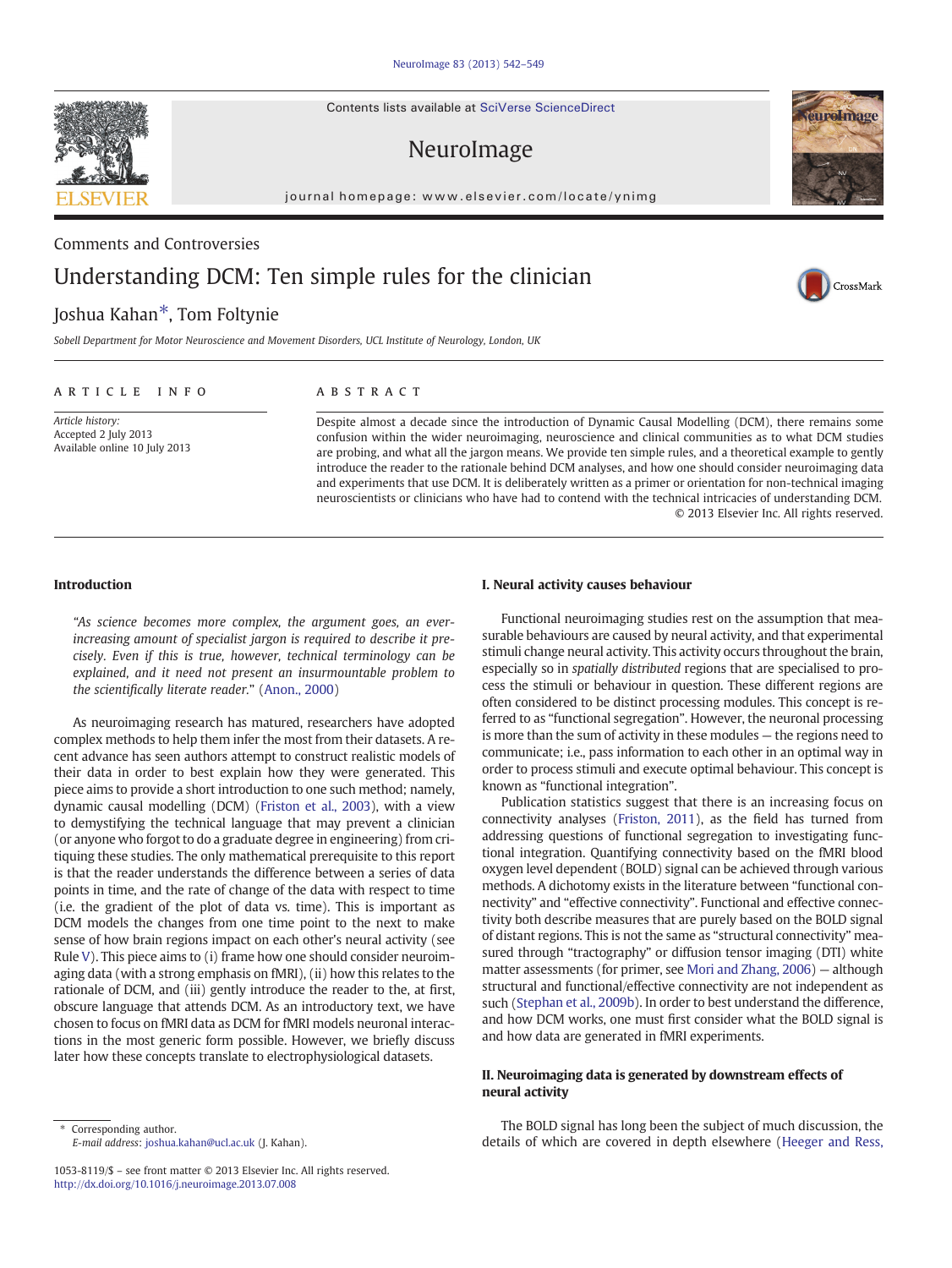<span id="page-1-0"></span>[2002\)](#page-7-0). In short, it results from differences in magnetic field homogeneity induced by the differential magnetic properties of oxy- and deoxyhaemoglobin. The deoxygenation of haemoglobin is considered an indirect measure of synaptic activity, under the assumption that neurons require more oxygen, and thus more blood, when they are metabolically more active. However, the events leading to BOLD signal alterations are still not precisely defined. Therefore, physiologically validated models are used to guide understanding of the process (more in Rule [V](#page-2-0)). It is also important to remember that these discrete cortical processing units are not simply composed of excitable principal cells; cortical columns are arranged in populations of both glutamatergic and GABAergic populations, simultaneously displaying excitation and inhibition on receipt of a distant input (sometimes referred to as "canonical microcircuits" [\(Bastos et al., 2012; Douglas et al., 1989\)](#page-6-0) the implications of this on electrophysiological DCMs are discussed in Box 1). The acknowledgement that the BOLD signal is not a direct measure of neural activity, although seemingly obvious, is fundamental [\(Logothetis, 2008\)](#page-7-0), and can be confused in reporting results (the same would be true of any other indirect measure of neural activity — PET, SPECT etc.).

One could consider the BOLD signal a dependent, measurable (or observed) variable  $(y)$  of the underlying neural activity  $(z)$  that cannot be measured with fMRI (thus, the neural activity is an example of a "hidden state variable"). This concept has been used in all general linear model-based analysis of fMRI data, and is identical in DCM with one key difference (see footnote<sup>1</sup>).

#### III. Experimental manipulations can directly perturb neural activity

In a fictitious visual perception experiment, imagine a subject is placed in an MRI scanner and presented with a visual stimulus periodically [[Fig. 1A](#page-2-0)]. The timings of stimulus-presentations are used to create an explanatory variable of the whole-brain BOLD data, and we find three clusters (that is, groups of voxels) are significantly explained by this explanatory variable (i.e. regions that show an altered response). Now imagine one knew the functional architecture of the highlighted brain regions; that is, how information propagates through these connected and functionally specialised regions to produce the observed results.

One such architecture could be as depicted in [[Fig. 1](#page-2-0)B]. In this example, presentation of the visual stimulus  $u_1$  may cause a change in the neural activity (z) of region 1 ( $z_1$ ), which in turn causes a change in the measurable BOLD signal (y) of region 1 (y<sub>1</sub>).  $Z_1$  then causes an effect on  $z_2$ , mediated by the ("extrinsic" or between region) connection from 1 to 2  $(a_{2,1})$ . Likewise,  $z_2$  in turn causes an effect on  $z_3$ . In addition, these regions contain some self-inhibitory properties, mediated by self-connections ("intrinsic" or within region connections; e.g.  $a_{1,1}$ ), preventing runaway outbursts of neural activity. Note that this chain of events only occurs with presentation of our visual stimulus, thus the model only explains the network dynamics in that instance. It does not tell us the dynamics when the stimulus is not present (e.g. at rest) or when the visual stimulus changes (to say, an emotional face). Obviously, this functional architecture is only one possible model of how our visual perception data are generated, there are a number of other equally plausible

# Box 1

Extending these concepts to EEG/MEG and LFP datasets.

Unlike fMRI data, EEG/MEG and LFP datasets have a rich temporal structure allowing much more complicated models of cortical function to be employed ([David et al., 2005\)](#page-6-0). Pioneered with evoked responses in EEG and MEG ([David et al., 2006; Jansen](#page-7-0) [and Rit, 1995\)](#page-7-0), and later extended for steady-state responses and neural fields in EEG/MEG and LFP data [\(Moran et al.,](#page-7-0) [2007, 2009\)](#page-7-0), electrophysiological DCMs use physiologically plausible neural mass and neural field models as generative models of the observed data. These models embed each region with several neuronal subpopulations representing key constituents of the cortex. A variety of models differing with respect their structure (e.g. canonical microcircuit — [Bastos et al.,](#page-6-0) [2012\)](#page-6-0), or how the model was formulated (see difference between convolution vs. conductance-based models — [Moran et](#page-7-0) [al., 2013](#page-7-0)) are available, dependent on the type of data collected and experimental setup. Most embed each region with excitatory pyramidal output neurons, inhibitory interneurons, and excitatory spiny input neurons [\(Fig. 4](#page-6-0)). Intrinsic connections are estimated for each region (in the case of [Fig. 4,](#page-6-0) reciprocal connections between the pyramidal and inhibitory interneurons, reciprocal connections between the pyramidal and spiny input neurons, and a self-inhibitory connection in the inhibitory population). Extrinsic connections are also subdivided into forward, backward or lateral connections, each arriving as afferents to different subpopulations in accordance with primate connectivity patterns ([Felleman and Van Essen, 1991](#page-7-0)). The firing rate of each subpopulation is treated as a hidden state, dependent on the average pre-synaptic inputs, post-synaptic membrane potential, constants summarising the biophysical membrane properties. The forward models used to map the neural activity to the observed data are discussed in depth elsewhere (see review — [Moran et al., 2013](#page-7-0)). Putting aside the elegant mathematics, these DCMs can be used in exactly the same way as we have discussed. The coupling parameters (intrinsic or extrinsic) are estimated in the same manner, and models can be similarly compared with BMS. Importantly, given the additional complexity of the generative models employed, these DCMs can furnish estimates of much more subtle parameters than those estimated in DCM for fMRI. For example, these DCMs have been applied as a 'mathematical microscope' to probe neurotransmitter receptor function [\(Moran et al., 2011a\)](#page-7-0), but can also be used in a similar way to DCM for fMRI to explore extrinsic coupling parameters [\(Marreiros](#page-7-0) [et al., 2012; Moran et al., 2011b](#page-7-0)). For a practical guide to implementing DCM for these datasets, see ([Litvak et al., 2011\)](#page-7-0).

models that could underlie this network (this will be discussed in Rule [IX](#page-4-0)). In a clinical population, the investigator here might be interested in understanding how the model architecture changes with the onset of acute disease (e.g. modelling responses following a stroke ([Rehme et al., 2011\)](#page-7-0)), explore how neurodegenerative processes or neurorehabilitation impacts on BOLD responses [\(Abutalebi et al.,](#page-6-0) [2009](#page-6-0)).

# IV. Functional connectivity describes statistical dependencies between regions

Having considered a mechanism by which the results in the visual perception example may have come about, let us return to the dichotomy between functional and effective connectivity. Functional connectivity

 $1$  Standard general linear model (GLM) analyses rely on convolving a stimulus function (representing onsets and durations of stimuli — an assumed neural model) with a haemodynamic response function (HRF) to produce an explanatory variable (an exogenous input) that is used to identify brain regions related to the stimuli. This essentially treats voxels as isolated regions, testing to see which voxels are sensitive to the input. DCM also uses convolution models, with two key differences: Firstly, neural states (z) causing BOLD data (y) in DCM are sensitive to both exogenous inputs (as in GLM analyses) and afferents from other regions. Secondly, the convolution model implicit in DCM is nonlinear due to some mild nonlinearities in the haemodynamic response, dealt with in GLM analyses by including basis functions of the HRF (see [Friston et al., 2003; Friston,](#page-7-0) [2002\)](#page-7-0). In short, DCM is simply a generalisation of the convolution models used in all GLM analyses, the only important difference is that DCM allows the experimenter to additionally consider the effects of other regions on their neural model.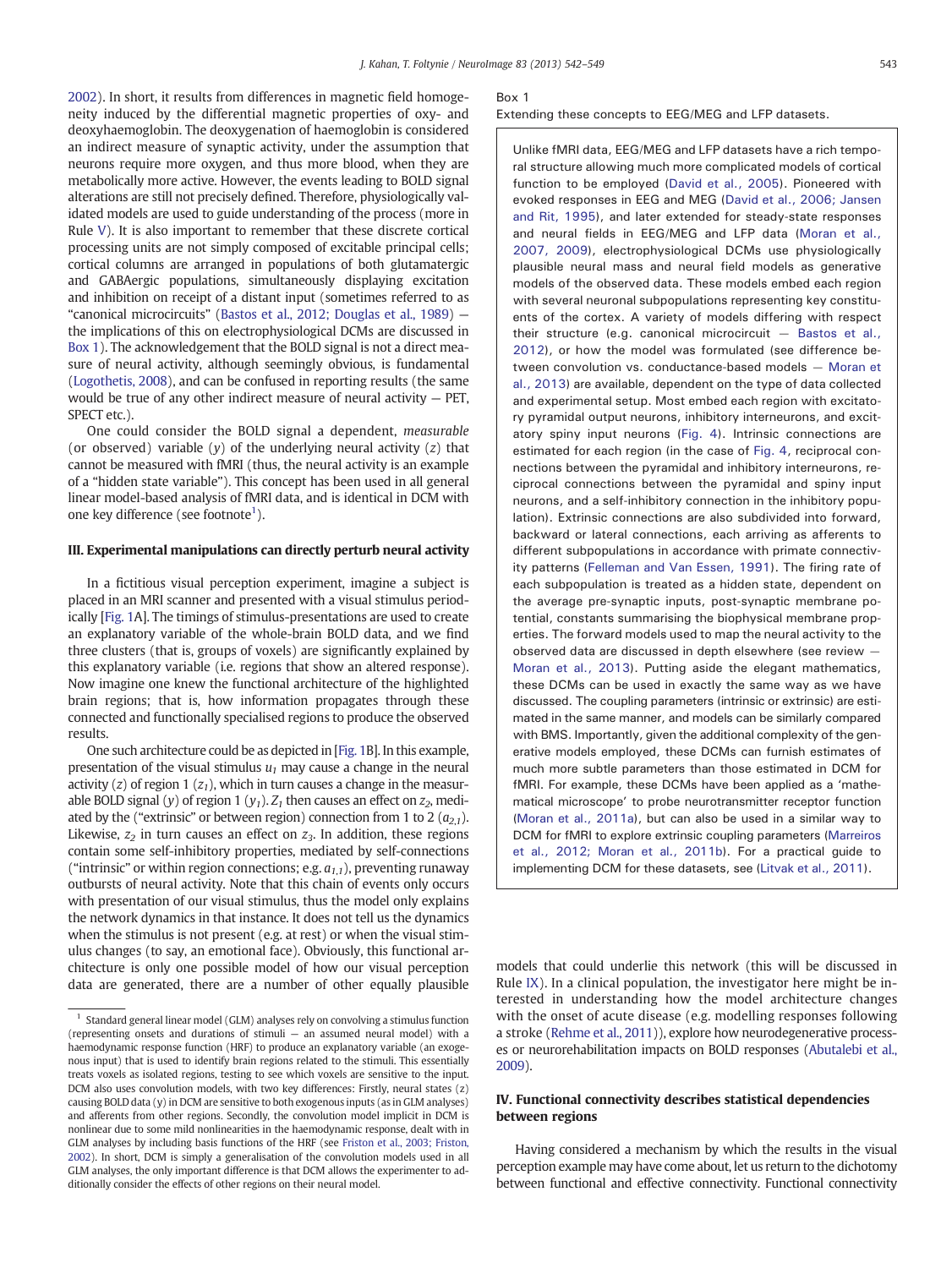<span id="page-2-0"></span>

Fig. 1. Our fictitious visual perception fMRI experiment. This experiment consists of two experimental manipulations or 'inputs' (u);  $u_{(1)} =$  visual stimulus input,  $u_{(2)} =$  drug input. Coupling parameters denoted by  $a_{(k,i)}$  represents the effective connectivity from node j to k, in the context of stimulus  $u_{(1)}$ . Parameters labelled  $c_{(k,u)}$  denote the effect of the input on target node k. Parameters labelled  $b_{(k,u)}$  denote the modulatory effect of the input on target connection. When the subject views the stimuli in the control state (A), three brain regions are shown to be related to the onset of the stimuli. The BOLD signal from each of these regions is represented by  $y_{(1)}$ ,  $y_{(2)}$  and  $y_{(3)}$ . (B) The BOLD signal from a single region is produced by a change in its underlying neural activity z, which has not been measured during the experiment. The underlying neural activity of region 1 has an effect on the underlying neural activity of region 2 (an extrinsic connection); the strength of this effect is determined by the value  $a_{(2,1)}$ . The underlying activity of region 1 also has some self-inhibitory dynamics (intrinsic connection), determined by the value  $a_{(1,1)}$ . The equations of motion (C) show the rate of change of each of the regions' underlying neural activity,  $\dot{z}$ . During the drug condition, an interaction is found in region 2 (D). This is modelled as a modulatory drug input having an effect on the strength of the extrinsic connection  $a_{(2,3)}$ (E). The strength of this effect is determined by the value  $b_{(2,u2)}$ . (F) The equations of motion have thus changed to accommodate this additional modulatory input.

describes statistical dependencies between regions, i.e. correlations. In other words, which voxels in the brain display similar BOLD signal fluctuations over the course of a scan. BOLD data extracted from a seed region have been shown to be significantly correlated with BOLD data at distant regions that show similar functional specialisation, regardless of behavioural state (e.g. motor [\(Biswal et al., 1995](#page-6-0)) and visual networks [\(Lowe et al., 1998\)](#page-7-0)). So called 'data-driven' decomposition analyses (independent component analyses etc.) have similarly been able to document consistent spatiotemporal relationships between brain regions of similar function in healthy subjects [\(Damoiseaux et al., 2006](#page-6-0)). Furthermore, changes in these measures have been reported with onset of disease and may give rise to biomarkers of neurological and psychiatric disease ([Greicius et al., 2007; Zhang and Raichle, 2010](#page-7-0)). While these consistent findings are interesting, these analyses document a feature of fMRI data; namely, that similarly specialised regions display a similar y at a given time. However, functional connectivity analyses do not consider causal interactions within the network, i.e. how information propagates through brain regions ([Friston, 1994, 2009, 2011; Smith,](#page-7-0) [2012](#page-7-0)). Returning to the visual perception example, imagine the BOLD signal at regions 1, 2 and 3,  $(y_1, y_2, z)$  and  $(y_3, z)$  are all strongly correlated; this could mean that they are connected in a number of different ways, or not connected at all, rather are all driven by a common input [\[Fig. 2](#page-3-0)]. In that respect, while of cartographic interest – in our example, identifying regions that may be engaged in visual processing – we are still no closer to understanding how information is being exchanged between these regions. For example, in Parkinson's disease (PD), functional connectivity analyses have been able to document widespread changes in BOLD spatiotemporal relationships within motor and non-motor regions ([Hacker et al., 2012; Jech et al., 2013; Wu et](#page-7-0) [al., 2009](#page-7-0)). These results are interesting and may serve as reliable biomarkers, however conclusions from these studies provide limited insight into how such changes come about, or how they might be resolved.

# V. Effective connectivity is defined by a model and corresponds to the directed influence that one region exerts on the rate of change of activity in another

In contrast, effective connectivity is defined as the directed influence one region has over another [\(Friston, 2009\)](#page-7-0), and thus can supplement functional connectivity analyses in a complementary manner.

Measures of effective connectivity in DCM consider the rate of change of neural activity with respect to time  $(z)$  in response to some incoming signal (be it from another brain region or an exogenous environmental stimulus). Most (possibly all) connections that exist in the brain are reciprocal, thus in order to mathematically dissect the effect of one region on another, we must consider that the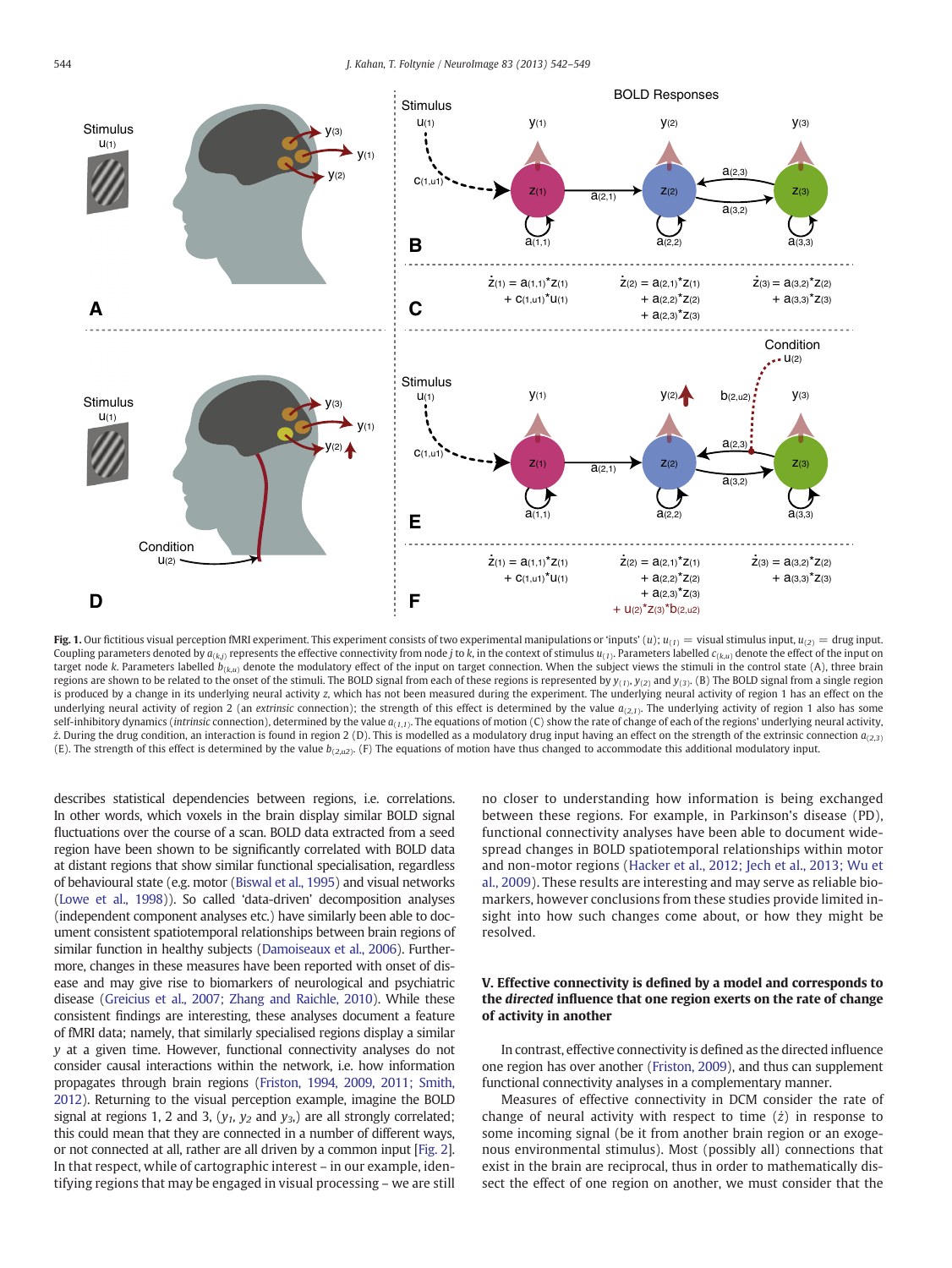<span id="page-3-0"></span>

Fig. 2. Potential models of functional connectivity between regions: These three regions express highly correlated BOLD signal fluctuations, but little is known about the underlying functional architecture. Note that inferences are made at the level of the BOLD data, y, not the underlying neural activity, z.

impact of one region on another is delayed in time (utilising the principles of "dynamical systems theory") ([Daunizeau et al., 2011a,b\)](#page-6-0).

In order to quantify effective connectivity, one must create a plausible model of how the observed BOLD signal y may be generated by these influences (this is known as a "generative model"), just as was done in [[Fig. 1](#page-2-0)B]. This departure from analysing y, to considering how y is generated is an important distinction to understand. When we model data it is important to consider that we are rarely able to fully explain how observed data are generated by complex systems — the aim of modelling is really to provide a parsimonious and plausible mechanism with which to better understand such systems.

DCM has become the method of choice for modelling causal interactions in neuroimaging data (note, while we have concentrated here on fMRI data, adapted DCM methods for local field potentials (LFP), electroencephalography (EEG) and magnetoencephalography (MEG) datasets are similarly increasingly used — see [Box 1](#page-1-0)). The most common implementation of DCM (standard/deterministic DCM) assumes that the system modelled is fully deterministic, meaning that the evolution of hidden neural activity over time in a given region  $(z)$  is purely due to its afferent (incoming) connections and experimental inputs (as described in [Fig. 1](#page-2-0)C). Note the distinction between an afferent and an input. An afferent arrives from a node (distant or self), whereas an input is introduced by the experimenter (for example visual input from the retina, via the lateral geniculate nuclei – neither of these neural populations are themselves included in the model, rather it is assumed that they convey the convolved stimulus function coding visual input to a region – see footnote to Rule [II](#page-0-0)). Theoretically therefore, if all the afferents and inputs to a region (including intrinsic connections) were removed, the rate of change of neural activity  $z(z)$ , would be zero, thus activity would remain constant. Such assumptions may not always be ideal as they forgo autonomous dynamics that may characterise certain brain regions (e.g. substantia nigra neurons), or periods where there are no experimental inputs (such as resting state fMRI  $-$  see Rule [X](#page-4-0)), or regions not showing experimentally evoked effects.

The effect an afferent has on the dynamics of the node depends on the connection strength (or "coupling parameter"  $-$  e.g. the size of value  $a_{2,1}$ ) and the activity at the source of the afferent. This is similarly true of inputs; the influence of an experimental input is determined by the value of  $c_{1, u1}$ .

### VI. Experimental manipulations can also change the effective connectivity strength of a connection to produce bilinear effects

Now imagine the visual experiment is repeated in the same subject, this time after they have received a drug infusion (for pure theoretical perfection, imagine that this drug had no effect on neurovascular coupling, and had very slow pharmacokinetics) [[Fig. 1D](#page-2-0)]. New fictitious findings now show the same regions to be active again, and the BOLD signal  $y_1$  and  $y_3$  remains unchanged. However, an interaction between visual stimulation and drug was noted in the observed responses of region 2; under drug,  $y_2$  consistently increases.

Now, returning to our generative model, we can say that because the observed  $y_1$  and  $y_3$  are unaffected by the drug, it is likely that  $z_1$ and  $z_3$  have also remained largely unaffected. The changes noted in  $y_2$  can only be explained by changes in  $z_2$ , and  $-$  under deterministic assumptions – this must be explained by a change in one (or more) of the coupling parameters of its afferents. In order to explain interactions, separate experimental inputs can enter the model as modulatory effects on a connection, as shown in [\[Fig. 1](#page-2-0)E]. In our example, the effect of drug  $(u_2)$  is modulating the connection  $a_{2,3}$ , according to the strength of the modulatory effect,  $b_{2,u2}$ , culminating in changes in  $\dot{z}_2$ . Notice that these are changes to a rate of change  $(\dot{z}_2)$ , thus are called "second order" or "bilinear effects". This is because the modulatory input and the afferent input interact to affect the rate of change of neuronal activity. The astute reader will notice that changes in  $\dot{z}_2$  could have been caused by modulatory effects on any of the other afferents into node 2  $(a_{2,1}$  or  $a_{22}$  or both). This highlights the problem of competing hypotheses (explanations) in data modelling and will be discussed later.

#### VII. DCMs estimate the coupling parameters given the structure of the model, the experimental inputs, and the observed data

The purpose of a DCM analysis is to estimate the coupling parameters of a model (the *a*, *b* and *c* values), and evaluate how well a particular model explains the observed data. This allows the experimenter to make inferences about the structure of the network (e.g. whether the data is best explained by bottom-up or top-down transfer — see model comparison, Rule [IX\)](#page-4-0), as well as/or quantify the coupling strength and direction of coupling between regions. Importantly, neither of these questions can be answered by looking at correlation strengths as in functional connectivity.

Returning to the earlier example of PD, DCM studies have been able to account for differences between patients and controls, on vs. off medication states [\(Rowe et al., 2010](#page-7-0)), and on vs. off deep brain stimulation states [\(Kahan et al., 2012](#page-7-0)), specifically by considering the presence/absence of connections, and/or the strength of certain connections within a generative model. The same is true of electrophysiological datasets; [Marreiros et al. \(2012\)](#page-7-0) have been able to demonstrate that the effect of levodopa on beta synchrony observed in motor regions in PD can be explained in terms of changes in causal influences between the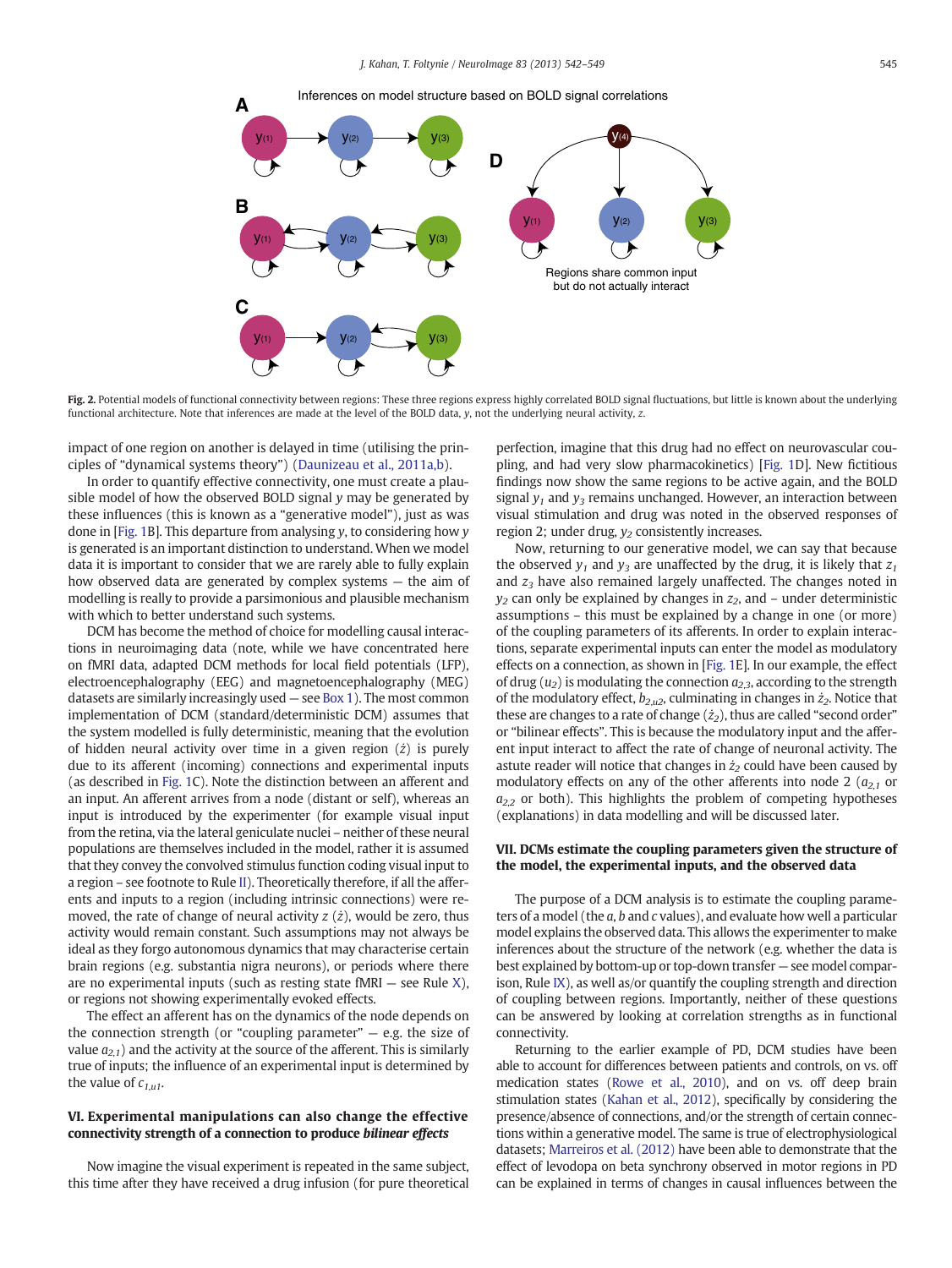<span id="page-4-0"></span>motor cortex, pallidum, and the subthalamic nucleus. Such studies have emphasised the role of neuronal synchrony over rate-based models of disease, and explain the observed changes in oscillatory dynamics in terms of changes in extrinsic effective connectivity (see also [Moran et](#page-7-0) [al., 2011b](#page-7-0)). The conclusions of these studies are arguably more informative about the disease/therapeutic process, highlighting key differences at specific causal influences, potentially providing targets for future therapeutic interventions.

So, how does DCM estimate the parameters of the generative model? Inevitably, this is where it gets a bit complicated. In our example, we have three equations that define ż for each of our nodes (under deterministic assumptions); these are known as the "equations of motion" because they described the motion or rate of change of the hidden neuronal states (displayed in [[Figs. 1C](#page-2-0) & F]).

DCM uses an expectation maximisation (EM) algorithm to produce probabilistic estimates of the expected value of each parameter, in addition to its variance (under the assumption that the parameter values conform to Gaussian assumptions, i.e. the parameter values are normally distributed). These values ("posterior estimates") are conditional on the model structure, thus models with a different architecture (different connections), will have different posterior estimates. In other words, posterior estimates are the most likely parameters, given a particular model and data. The intricacies of this estimation process are beyond the scope of this report; for those with a (strong) mathematical background, see (Supplementary Table 1 & [Do and Batzoglou, 2008; Friston,](#page-7-0) [2002; Friston et al., 2003](#page-7-0)). The aim of the estimation process is to refine the model parameters, so that it produces a predicted signal that is as close as possible to the observed BOLD data.

In order to do this, one would need to understand the relationship between the z values for each node and the observed BOLD signal y. The relationship between neuronal state and observed signal can be modelled as a series of nonlinear biological processes depending on the neuroimaging modality utilised (see [Box 1](#page-1-0) for application to EEG/MEG/LFP data). For fMRI data, this originates with neuronal activity, causing an increase in the vasodilatory signal. This results in a proportional increase in flow into the region with concomitant changes in blood volume and deoxyhaemoglobin content, causing the observed change in BOLD response [\(Buxton et al., 1998; Friston](#page-6-0) [et al., 2000\)](#page-6-0). This is called the "haemodynamic forward model", mapping the hidden state to the observed data. This mapping is dependent on a number of parameters ("the haemodynamic parameters" in the case of fMRI) that, like the coupling parameters, need to be estimated. Once we have potential values for the coupling parameters, and the parameters that determine the forward model, a predicted y can be calculated.

In short, EM tunes the coupling and haemodynamic parameters so as to maximise the concordance between predicted and observed BOLD signal in a way that avoids using unlikely parameters (large parameters that render the model unstable or those that deviate substantially from prior assumptions on both coupling and haemodynamic parameters — the latter based on those obtained in [\(Friston, 2002](#page-7-0))).

#### VIII. Model inversion allows one to compute the evidence for each model

The estimation procedure (sometimes called "model inversion") additionally scores the model in terms of how well it explains the data (i.e. how similar the predicted and observed responses are). It is important to note that this scoring is corrected for how many free parameters were estimated; mathematically, a model that has modulatory effects at two connections has the potential to explain the data better (i.e. it could be more accurate) than a model with modulatory effects on one connection. This would introduce a bias towards complex, "over-parameterised" models guilty of "over-fitting" (i.e. fitting too much of the observed data with the generative model — this is problematic because we know that whatever signal processing is implemented, the BOLD signal is still noisy and in part due to extra-physiological variance) [\(Penny et al., 2004\)](#page-7-0). Models that capture noise and over-fit data are less generalizable (i.e. they are unlikely to model a future dataset), thus have limited mechanistic value. This scoring is in terms of something called "model evidence" (or more accurately, the 'Free energy', which is an approximation of the model evidence), and is a compromise between model accuracy and model complexity, avoiding bias towards over-parameterised models.

### IX. Equipped with the evidence, one can then compare models representing different a priori hypotheses of the functional architecture using Bayesian model selection

The model evidence can subsequently be used to compare a series of models to assess which of a number of plausible models is the most likely to have generated the observed data. This necessitates the investigator to have a series of equally likely competing hypotheses of the underlying functional architecture (or "model space") to test  $a$ priori. This model space may take the form of two models that do and do not possess an a connection between two regions, or models in which that connection is, or is not, modulated by an experimental manipulation.

Differences in relative "log-evidences" (the logarithm of model evidence) can then be summarised as a conditional probability (or "posterior probability") for each competing model, representing the probability of that model, given the observed data. This process of comparing the evidence for different models is known as Bayesian model selection (BMS) and has been extended to compare models in group studies, and compare different families of similar models [\(Penny et al., 2004, 2010; Stephan et al., 2009a,b\)](#page-7-0). Model comparison is common practise in DCM studies and can shed light on pathological mechanisms. For example, BMS has been used to demonstrate that patients with primary progressive aphasia performing semantic and phonological processing tasks utilise the same functional architecture as control subjects, but with significantly reduced connectivity between Wernicke's and Broca's areas [\(Sonty et al., 2007](#page-7-0)).

Research into experimental design of DCM studies has revealed that subtle changes to an experiment, such as inter-stimulus interval and block length, can have significant effects on the statistical power of subsequent Bayesian model comparison. However, unlike GLM analyses, only a few studies have addressed issues of optimising DCM experimental design ([Daunizeau et al., 2011a,b; Goulden et al., 2012\)](#page-6-0).

#### X. 'Classical' DCM studies attempt to answer three types of question

When reading a study employing DCM, always try to understand the scientific question the author is trying to answer. Often this will fall into one (or more) of three categories: (1) What is the underlying functional architecture of a network of brain regions? (2) Which connections are modulated by experimental manipulation? (3) Are the coupling parameters of a network of brain regions different in two groups of people (e.g. patients vs. healthy controls)? Examples of questions that could be answered with an appropriately designed model space for our visual perception experiment are illustrated in [[Fig. 3\]](#page-5-0).

Question 1 can be answered by specifying a number of competing (but all equally plausible) models differing with respect to the presence/ absence of a connection, and then comparing them using BMS to determine which is the most likely to have generated the data. For example, as alluded to in Rule [VII](#page-3-0), one may want to know whether the data is best explained purely by bottom-up transfer, or in combination with top– down mechanisms. A model space as shown in [[Fig. 3](#page-5-0)A] (assuming a hierarchical organisation) could test this hypothesis; here, the models differ with regards the presence of feedback connections.

Similarly, question 2 would use BMS, however this time the competing models would differ with respect to the connections which an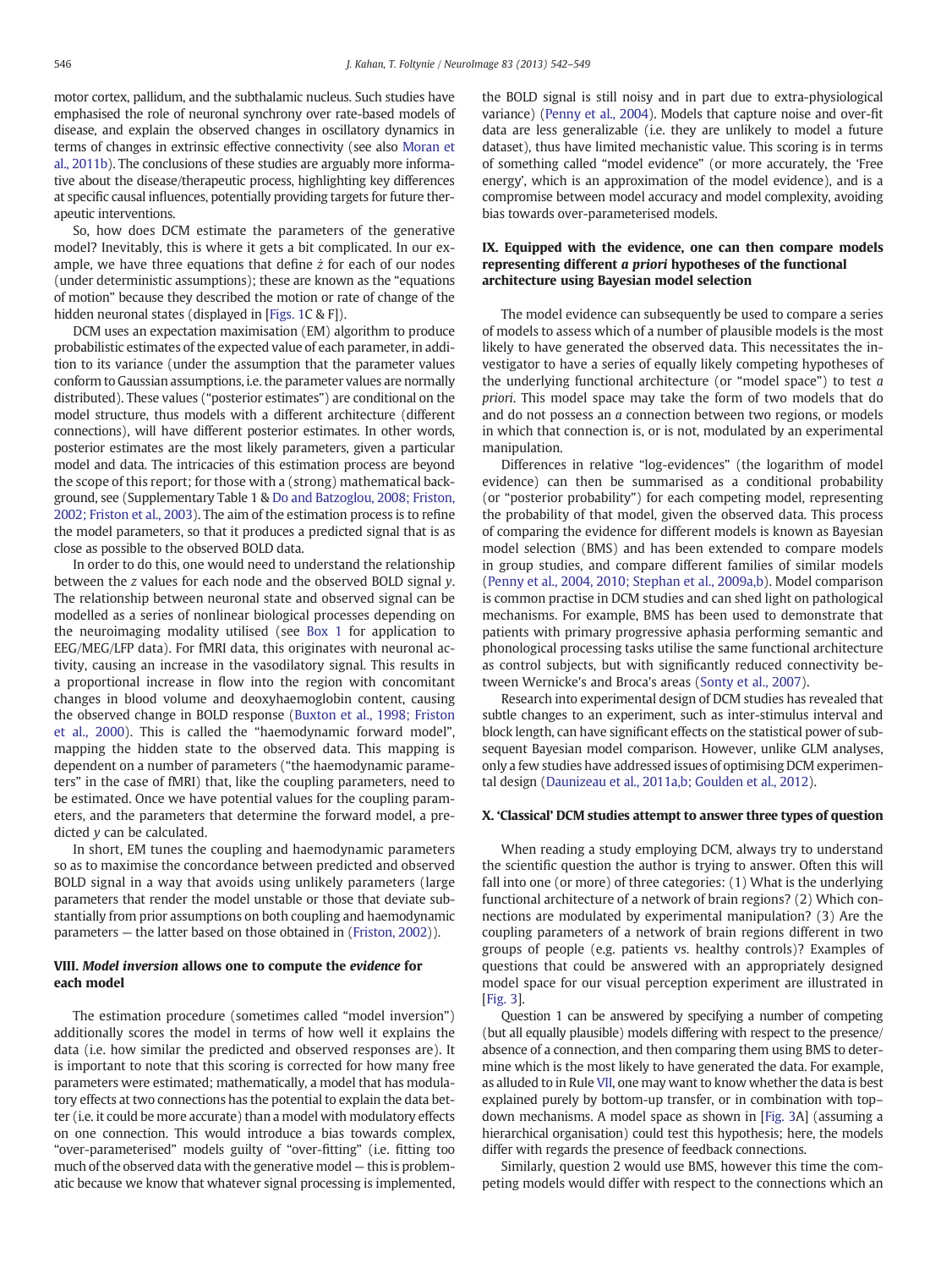<span id="page-5-0"></span>

Is an interaction at region 2 best explained by modulation of its extrinsic or intrinsic afferents, or both?



Fig. 3. Examples of possible model spaces testing different hypotheses: (A) Here, the two competing models differ by the presence of feedback connections, allowing the investigator to compare the evidence for purely feedforward transfer vs. both feedforward and feedback mechanisms. (B) These models differ by which nodes are directly driven by the experimental stimulus. (C) These models differ by which connections within the model are modulated by experimental factor u(2). Specifically, the investigator can ask whether the extrinsic connection from region 1, or the intrinsic connection in region 2, or both, are modulated.

experimental manipulation modulated. This design has been used to explore pathological processes [\(Daunizeau et al., 2012a,b\)](#page-6-0), treatment effects ([Kahan et al., 2012\)](#page-7-0), as well as physiological cognitive processes [\(Urner et al., 2013; Vossel et al., 2012\)](#page-7-0). Studies such as these often utilise a  $2 \times 2$  factorial design, whereby one factor is used as a driving input, and another as a modulatory input (as in the visual perception example — the visual stimuli acted as a driving input to region 1, and the drug effect acted as a modulatory input on connection  $a_{23}$ ).

Questions like (3) are typically answered by comparing (using conventional Student t tests) estimated (posterior) coupling parameters between two matched groups — where, crucially, the models per se were exactly the same for the two groups. DCMs attempt to model observed data at a number of regions, thus it is essential (especially with deterministic assumptions) that comparisons of coupling parameters (say, in a patient vs. control group) only occurs between models of the same architecture (models that possess the same regions, inputs and connections).

Since its conception, the DCM framework has been extended, allowing studies to address more specific questions. For example, "stochastic DCM" no longer relies on deterministic assumptions and accounts for random (stochastic) fluctuations in the evolution of regional activity ([Li et al., 2011](#page-7-0)). This extension can thus be used to assess the relative contributions of experimental stimulation and endogenous fluctuations [\(Daunizeau et al., 2012a,b](#page-6-0)), or simply model periods of no task or experimental stimulation (for example, see [Urner et al., 2013](#page-7-0)). More plausible models also exist for fMRI data, incorporating multiple states per region ("two-state DCM" — [Marreiros et al.,](#page-7-0) [2008](#page-7-0)), as well as non-linear gating effects ("nonlinear DCM" — [Stephan](#page-7-0) [et al., 2008\)](#page-7-0). The added temporal resolution afforded by EEG/MEG data

permits DCM to employ a more rigorous biophysical model (see [Box 1](#page-1-0)), allowing for inferences to be drawn on state-dependant changes in presynaptic current, postsynaptic conductance, or even properties of specific ion channels ([Moran et al., 2011a,b](#page-7-0)). The application of DCM at these microscopic scales could be used to explain human physiological behavioural and cognitive processes, or even pathophysiological processes in terms of synaptic mechanisms within specific regions of the brain, in vivo.

#### You've made it to the end of a DCM paper

Congratulations. If you managed to get here without skipping the middle bit, you should now have the tools (or at least a crib-sheet see Supplementary Table 1) with which to dissect most DCM papers. Should you wish to probe the statistical and biophysical underpinnings of DCM further, as well as explore the limitations and DCMfriendly experimental design, a recent review critically evaluates these matters [\(Daunizeau et al., 2011a,b\)](#page-6-0), and a number of electrophysiological validation studies have been published in recent years ([Daunizeau](#page-6-0) [et al., 2012a,b; David et al., 2008\)](#page-6-0). For a comparison with methods that rest on similar principles, see [Friston et al. \(2013\).](#page-7-0) In addition, a glossary of commonly used terms are included (see Supplementary Table 1), and teaching material (videos and example datasets) is available online (http://www.fi[l.ion.ucl.ac.uk/spm/course/](http://www.fil.ion.ucl.ac.uk/spm/course/)). Importantly, although the theory behind these analyses is complicated, implementation is not; DCM analyses can be executed through the standard SPM graphical user interface. More practical guides to employing these analyses in patient and control populations have been published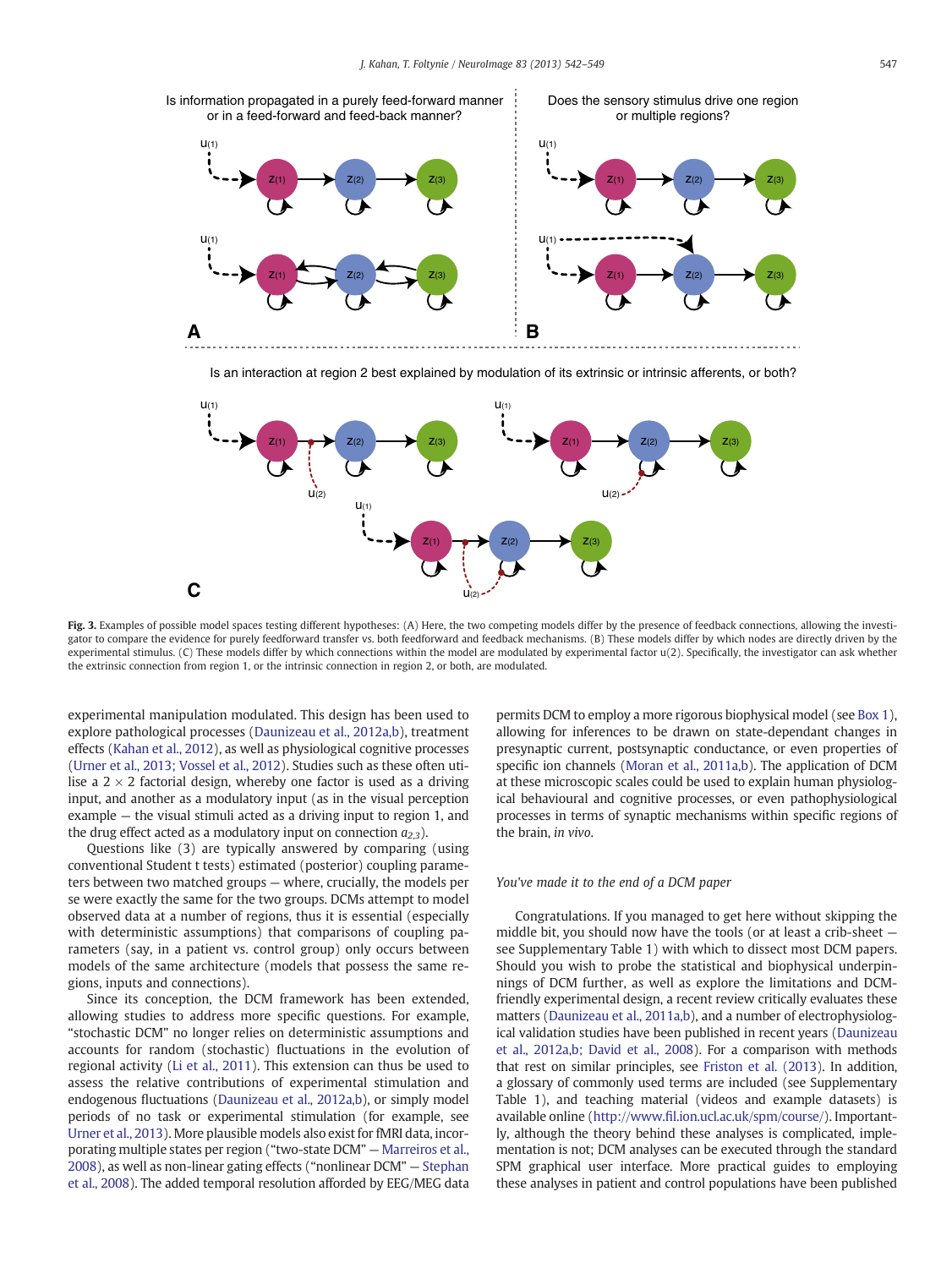<span id="page-6-0"></span>

Fig. 4. The relative complexities of modelling fMRI and EEG/MEG/LFP data. (A) The basic fMRI model, with a single intrinsic connection, and non-specific extrinsic afferents and efferents. (B) The two-state fMRI model containing four intrinsic connections linking the excitatory and inhibitory subpopulation. (C) The convolution based ERP and LFP model — an example of a biophysical model employed in EEG/MEG/LFP data (adapted from [Moran et al., 2009\)](#page-7-0) — is relatively more complex. Firstly, three subpopulations are modelled with five intrinsic connections. Additionally, extrinsic afferents are categorised as either forward connections arriving at the input population, backward connections arriving at both the output and interneuron populations, or lateral connections arriving at all three populations. All extrinsic efferents project from the output pyramidal population. Red populations signify glutamatergic cell types, blue populations signify GABAergic cell types. Dashed lines represent extrinsic connections, solid lines represent intrinsic connections.

# [\(Litvak et al., 2011; Rowe, 2010; Seghier et al., 2010; Stephan et al.,](#page-7-0) [2010\)](#page-7-0).

Ultimately, research is only interesting to those who understand it. For ideas and findings to permeate the neuroscience and clinical communities, it is essential that complicated methods do not become unfathomable. As time progresses, the method is slowly evolving to answer new questions. While advances herald new findings, they have provided additional complexity to DCM. However, these 'bells and whistles' aside, the fundamental aim remains true. DCMs seek to model how your observed data were generated from immeasurable neural activity.

Supplementary data to this article can be found online at [http://](http://dx.doi.org/10.1016/j.neuroimage.2013.07.008) [dx.doi.org/10.1016/j.neuroimage.2013.07.008](http://dx.doi.org/10.1016/j.neuroimage.2013.07.008).

#### Acknowledgments

The authors are grateful to Karl Friston for his comments, and good sense of humour, as well as to Nick Ward for his constructive feedback. The authors would like to thank the reviewers for their constructive comments. JK receives funding from The Astor Foundation, The Rosetrees Trust, and the MHMS UCL/H General Charitable Trust. TF receives support from the Parkinson's UK, the Cure Parkinson's Trust, the European Union FP-7 and the Brain Research Trust. The work was undertaken at UCL/UCLH, which is partly funded by the Department of Health NIHR Biomedical Research Centres funding scheme.

### Conflict of interest

The authors declare no conflicts of interests.

#### References

- Abutalebi, J., et al., 2009. Bilingual aphasia and language control: a follow-up fMRI and intrinsic connectivity study. Brain Lang. 109 (2–3), 141–156 (Available at: [http://](http://www.ncbi.nlm.nih.gov/pubmed/19427522) [www.ncbi.nlm.nih.gov/pubmed/19427522](http://www.ncbi.nlm.nih.gov/pubmed/19427522) [Accessed May 18, 2012]).
- Anon., 2000. How experts communicate. Nat. Neurosci. 3 (2), 97 (Available at: [http://](http://www.ncbi.nlm.nih.gov/pubmed/10649559) [www.ncbi.nlm.nih.gov/pubmed/10649559](http://www.ncbi.nlm.nih.gov/pubmed/10649559) [Accessed June 10, 2012]).
- Bastos, A.M.M., et al., 2012. Canonical microcircuits for predictive coding. Neuron 76 (4), 695–711 (Available at: [http://linkinghub.elsevier.com/retrieve/pii/](http://linkinghub.elsevier.com/retrieve/pii/S0896627312009592) [S0896627312009592](http://linkinghub.elsevier.com/retrieve/pii/S0896627312009592) [Accessed November 21, 2012]).
- Biswal, B., et al., 1995. Functional connectivity in the motor cortex of resting human brain using echo-planar MRI. Magn. Reson. Med. 34 (4), 537–541 (Available at: <http://www.ncbi.nlm.nih.gov/pubmed/8524021> [Accessed July 13, 2012]).
- Buxton, R.B., Wong, E.C., Frank, L.R., 1998. Dynamics of blood flow and oxygenation changes during brain activation: the balloon model. Magn. Reson. Med. 39 (6), 855–864 (Available at: <http://www.ncbi.nlm.nih.gov/pubmed/9621908> [Accessed September 1, 2011]).
- Damoiseaux, J.S., et al., 2006. Consistent resting-state networks across healthy subjects. Proc. Natl. Acad. Sci. U. S. A. 103 (37), 13848–13853 (Available at: [http://www.](http://www.pubmedcentral.nih.gov/articlerender.fcgi?artid=1564249&tool=pmcentrez&rendertype=abstract) [pubmedcentral.nih.gov/articlerender.fcgi?artid=1564249&tool=pmcentrez&](http://www.pubmedcentral.nih.gov/articlerender.fcgi?artid=1564249&tool=pmcentrez&rendertype=abstract) [rendertype=abstract](http://www.pubmedcentral.nih.gov/articlerender.fcgi?artid=1564249&tool=pmcentrez&rendertype=abstract) [Accessed March 12, 2013]).
- Daunizeau, J., David, O., Stephan, K.E., 2011a. Dynamic causal modelling: a critical review of the biophysical and statistical foundations. NeuroImage 58 (2), 312–322 (Available at: <http://www.ncbi.nlm.nih.gov/pubmed/19961941> [Accessed March 3, 2013]).
- Daunizeau, Jean, et al., 2011b. Optimizing experimental design for comparing models of brain function. PLoS Comput. Biol. 7 (11), e1002280 (Available at: [http://www.](http://www.pubmedcentral.nih.gov/articlerender.fcgi?artid=3219623&tool=pmcentrez&rendertype=abstract) [pubmedcentral.nih.gov/articlerender.fcgi?](http://www.pubmedcentral.nih.gov/articlerender.fcgi?artid=3219623&tool=pmcentrez&rendertype=abstract)
- [artid=3219623&tool=pmcentrez&rendertype=abstract](http://www.pubmedcentral.nih.gov/articlerender.fcgi?artid=3219623&tool=pmcentrez&rendertype=abstract) [Accessed May 31, 2013]). Daunizeau, J., Lemieux, L., et al., 2012a. An electrophysiological validation of stochastic
- DCM for fMRI. Front. Comput. Neurosci. 6 (January), 103 (Available at: [http://www.](http://www.pubmedcentral.nih.gov/articlerender.fcgi?artid=3548242&tool=pmcentrez&rendertype=abstract) [pubmedcentral.nih.gov/articlerender.fcgi?artid=3548242&tool=pmcentrez&](http://www.pubmedcentral.nih.gov/articlerender.fcgi?artid=3548242&tool=pmcentrez&rendertype=abstract) [rendertype=abstract](http://www.pubmedcentral.nih.gov/articlerender.fcgi?artid=3548242&tool=pmcentrez&rendertype=abstract) [Accessed March 12, 2013]).
- Daunizeau, J., Stephan, K.E., Friston, K.J., 2012b. Stochastic dynamic causal modelling of fMRI data: should we care about neural noise? NeuroImage 62 (1), 464–481 (Available at: <http://www.ncbi.nlm.nih.gov/pubmed/22579726> [Accessed October 11, 2012]).
- David, Olivier, Harrison, Lee, Friston, Karl J., 2005. Modelling event-related responses in the brain. NeuroImage 25 (3), 756–770 (Available at: [http://www.ncbi.nlm.nih.](http://www.ncbi.nlm.nih.gov/pubmed/15808977) [gov/pubmed/15808977](http://www.ncbi.nlm.nih.gov/pubmed/15808977) [Accessed March 5, 2013]).